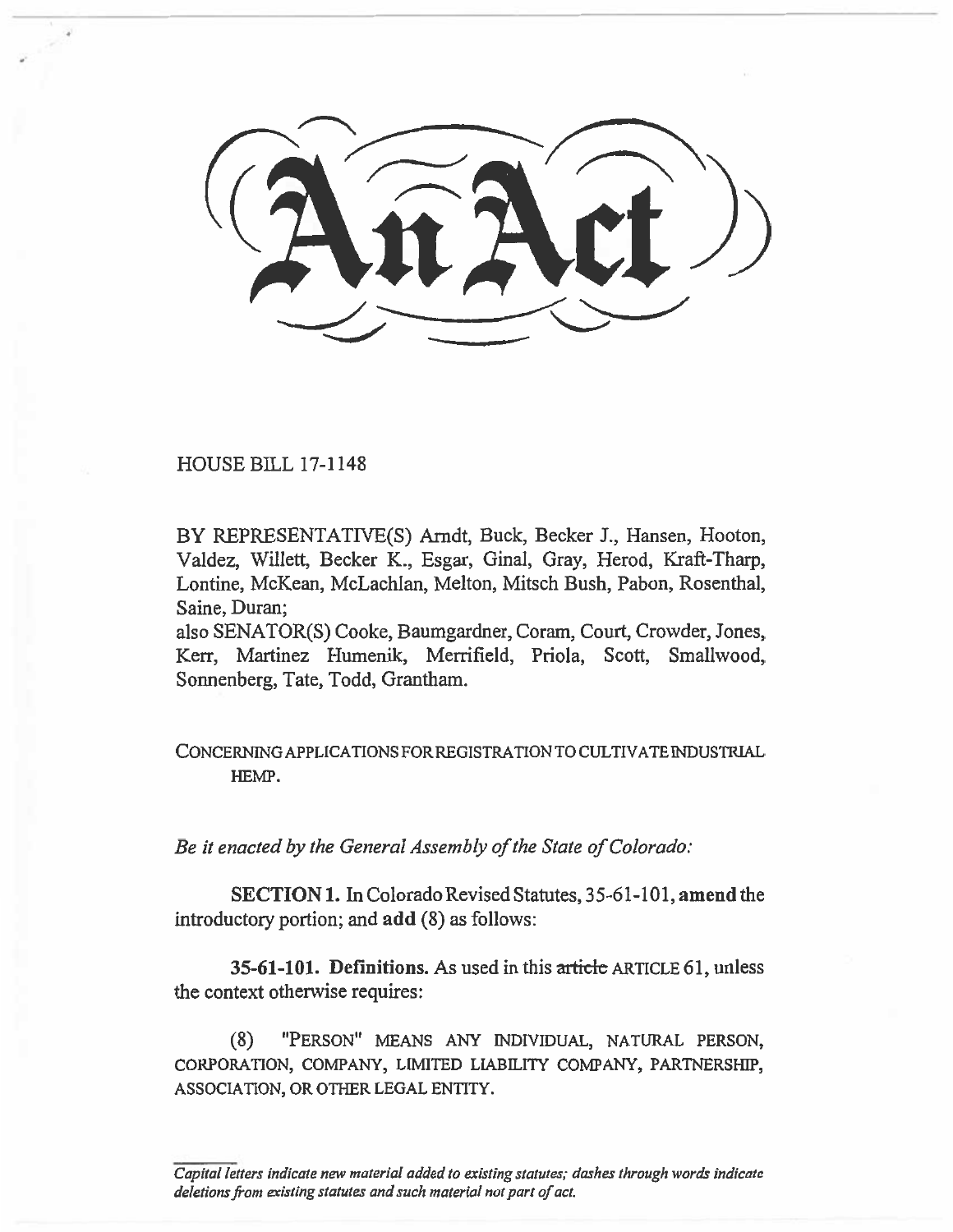**SECTION 2. In** Colorado Revised Statutes, 35-61-104, **amend**   $(1)(a)$  as follows:

**35-61-104. Registration - cultivation of industrial hemp research and development growth - rules.** (1) (a) A person wishing to engage in industrial **hemp** cultivation for commercial purposes or to grow industrial hemp for research and development purposes shall apply to the department for a registration in a form and manner determined by the commissioner, in consultation with the committee, prior to planting **the**  industrial hemp for commercial or research and development purposes. **The**  application must include the name and address of the applicant and the legal description, global positioning system location, and map of the land area on which the applicant plans to engage in industrial hemp cultivation or research and development growth operations. AN APPLICATION TO ENGAGE IN INDUSTRIAL HEMP CULTIVATION FOR COMMERCIAL PURPOSES MUST IDENTIFY BY NAME EACH OFFICER, DIRECTOR, MEMBER, PARTNER, OR OWNER OF AT LEAST TEN PERCENT OF THE ENTITY AND ANY OTHER PERSON WHO HAS MANAGING OR CONTROLLING AUTHORITY OVER THE ENTITY. **The applicant shall also submit to the department the fee required by section 35-61-106 (2). Application for registration pursuant to this section is a matter of statewide concern.** 

**SECTION 3. In Colorado Revised Statutes, 35-61-107, add (6) and (7) as follows:** 

**35-61-107. Violations - penalties - denial of registratio**❑ **application. (6)** NOTWITHSTANDING ANY OTHER PROVISION OF THIS ARTICLE **61,** FOR UP TO THREE YEARS AFTER THE EFFECTIVE DATE OF THE SUSPENSION, REVOCATION, OR RELINQUISHMENT OF A REGISTRATION, THE COMMISSIONER MAY DENY AN APPLICATION FOR REGISTRATION IF:

(a) THE APPLICANT IS AN INDIVIDUAL WHO WAS PREVIOUSLY LISTED AS PARTICIPATING IN AN ENTITY PURSUANT TO SECTION **35-61-104** AND THAT INDIVIDUAL OR ENTITY WAS SUBJECTED TO DISCIPLINE UNDER THIS ARTICLE 61; OR

(b) THE APPLICANT IS AN ENTITY THAT LISTS AN INDIVIDUAL AS PARTICIPATING IN THE ENTITY PURSUANT TO SECTION **35-61-104** AND THE INDIVIDUAL WAS PREVIOUSLY LISTED AS A PARTICIPATING PERSON IN AN ENTITY THAT WAS SUBJECTED TO DISCIPLINE UNDER THIS ARTICLE 61.

## PAGE **2-HOUSE BILL 17-1148**